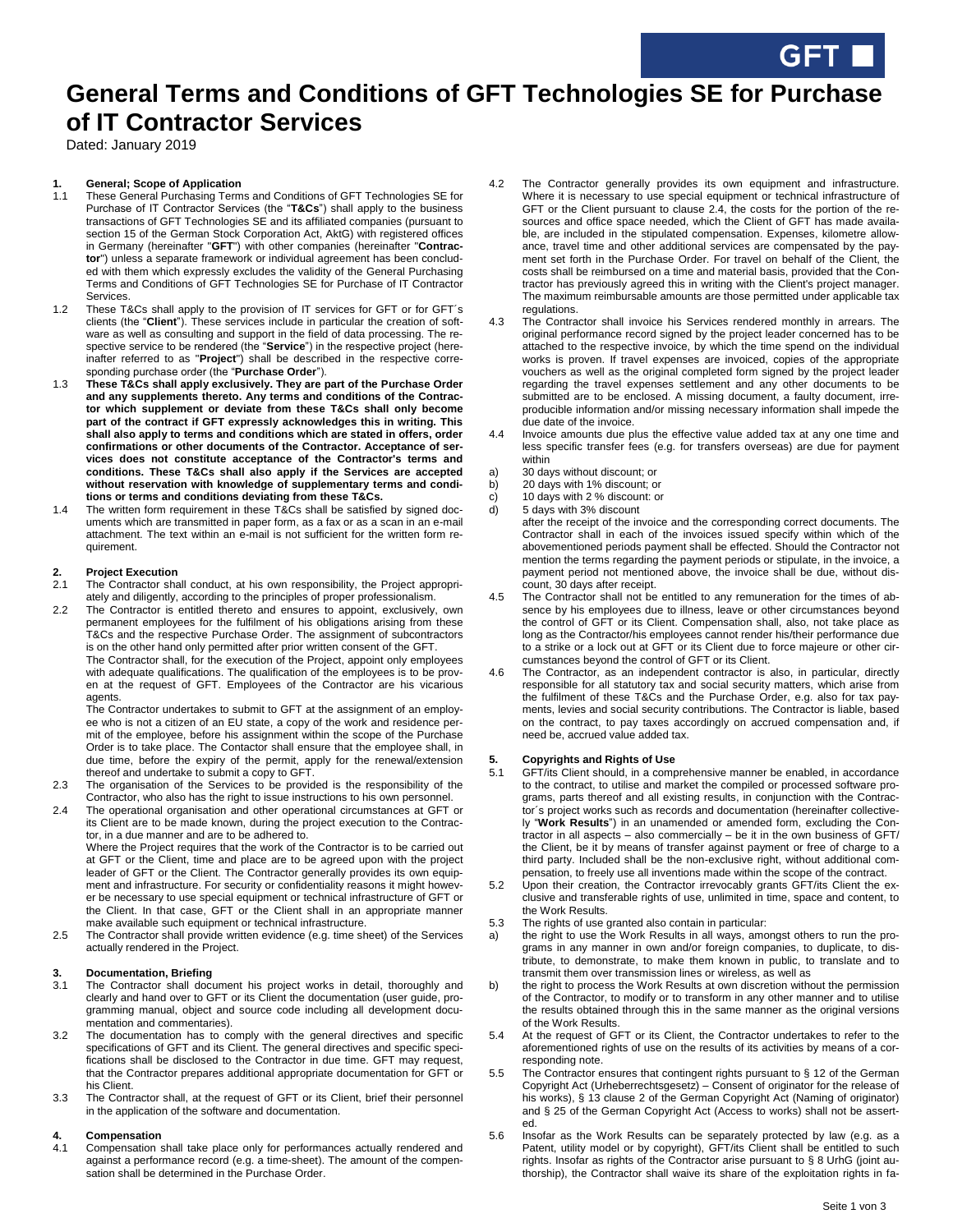vour of GFT/the Client. GFT/the Client shall be exclusively entitled to the proceeds from the use of the Services rendered by the Contractor within the scope of authorship. Insofar as the Contractor's cooperation is necessary to legally protect protectable services pursuant to sentence 1 of this Clause 5.6, the Contractor shall be obliged to support GFT/the Client to the extent necessary.

- 5.7 After the completion of the stipulated contractual performances, GFT/its Client may at all times require from the Contractor that he releases all originals and copies of the works and ensures the full compliance of this duty, in writing. If the copies are recorded on machine-readable data mediums of the Contractor, the deletion of the records shall take place at the time of the handover.
- 5.8 GFT/its Client shall be free, without the consent of the Contractor, to grant a third party basic or exclusive rights of use, in terms of individual or all rights granted to GFT/its Client or to transfer the rights obtained entirely or partially to a third party.
- 5.9 The payment of the compensation in accordance with clause 4 includes the granting of the preceding rights mentioned in this clause 5, insofar no further compensation is owed.

## **6. Free from Third Party Rights**

6.1 The Contractor further represents and warrants that the Work Results are free from intellectual property rights and other rights of third parties which restrict or exclude usage of the Work Results in accordance with Clause 5 of these T&Cs.

In particular, the Contractor shall ensure through appropriate agreements with its employees that the use in accordance with Clause 5 is not impaired by any copyright or other rights. At GFT's request, the Contractor shall prove to GFT that corresponding agreements have been concluded with his employees.

- 6.2 The Contractor shall assume sole liability vis-à-vis those third parties who assert an infringement of intellectual property rights. The Contractor shall immediately indemnify GFT against all such claims and reimburse GFT for all disadvantages and damages in connection therewith without any limitation of liability.
- 6.3 If the contractual use is impaired by intellectual property rights of third parties, the Contractor shall have the right, to an extent reasonable for GFT/the Client, at the Contractor´s discretion to either modify the Services in such a way that they fall outside the scope of protection, but nevertheless comply with the contractual provisions, or to obtain the authority to use them without restriction and without additional costs for GFT and its Client in accordance with the contract.
- 6.4 GFT and its Client shall each be entitled to join a possible legal dispute of the Contractor with a third party concerning the intellectual property rights asserted by the third party. Each party shall bear the costs incurred in carrying out the legal dispute on its own account.

## **7. Use of Resources provided**

- 7.1 The use of all the technical resources provided by GFT/its Client such as hardware, software programmes, performance capacity and other infrastructures as well as possible personnel assistance is solely allowed for purposes of GFT/its Client.
- 7.2 Reproduction or distribution of the software programs or data provided by GFT/the Client on the Contractor's computer is only permitted with the prior written consent of GFT/the Client. The same shall apply to the transfer of programs by the Contractor to a computer of GFT/the Client. GFT/the Client shall be entitled, by means of IT technical controls, to ensure that the technical and other resources made available to the Contractor by GFT/the Client are only used for the performance of the contractually owed services.
- 7.3 In the event of improper use by the Contractor of resources provided by GFT/the Client, the Contractor shall be liable for all damages incurred by GFT/the Client as a result of third parties claiming damages for the unauthorised use as well as for other costs incurred by GFT/the Client as a result of the improper use.

## **8. Confidentiality, Data Protection, Environmental Protection**

- The Contractor undertakes to adhere to the statutory provisions regarding data protection, including but not limited to the GDPR, and to keep confidential all information acquired from the sphere of GFT and its Client, in particular business secrets, documentation and information regarding their respective clients as well all acquired Work Results and findings associated to a Project and not to pass on to other third parties other than the Clients of GFT concerned, not to publicise or to use otherwise. This applies in particular to all information resulting from the use of technical and personnel resources not attributable to the Contractor and to security-relevant and personal data that the Contractor becomes aware of.
- 8.2 The documents and papers made available to the Contractor shall be stored in such a way that they are only accessible to the Contractor's employees named to GFT within the respective Project. The documents and records shall be returned to GFT/its Client after completion of the Project. The Contractor shall not be entitled to any rights of retention to the documents - irrespective of the legal basis.
- 8.3 The Contractor shall bind all persons, who are assigned by him to the compilation/fulfilment of a Project, accordingly, also for the period after the completion of the Project/resignation from the services of the Contractor. This undertaking must be made in writing by the Contractor and be submitted at the request of GFT. The Contractor shall at the request of GFT disclose the relevant group of persons by name. The Contractor shall take all reasonable care to ensure that this group of persons treats the information obtained from GFT

and its Clients strictly confidential and to prevent any misuse. GFT must be informed immediately if there are indications that third parties beyond the aforementioned group of persons may have obtained knowledge of data in accordance with clause 8.1.

- 8.4 The Contractor shall inform GFT immediately on suspicion of breach of confidentiality and/or data protection and at occasional reviews by the regulatory authorities, if these reviews relate to data of GFT and/or its Client.
- 8.5 The Contractor further undertakes to maintain the strictest secrecy with regard to the entire content of the Purchase Order. The Contractor's legal advisers are excluded from this.
- 8.6 The Contractor undertakes to pay a contractual penalty in the amount of EUR 25,000.00 (in words: twenty-five thousand Euros) for each case of infringement of the aforementioned obligations of this Clause 8 - also by an employee. The plea of continuation is excluded. Further claims for damages remain reserved.
- 8.7 In the context of the business contractual relationship between the Contractor and GFT, it may be necessary for the Contractor to provide personal data. That does include but is not limited to Curricula Vitae and contact data of the individuals that are supposed to participate in GFT projects to facilitate inter alia contract administration and management as well as project delivery and qualification for possible further projects.

When necessary for those purposes, GFT might make such data available to its advisers, to third parties providing products or services to GFT (tax advisers, law firms, payroll providers etc.), to competent regulatory authorities, to any potential purchasers or clients of GFT or its business (on a confidential basis) and as required by law.

Further, the Contractor hereby agrees that GFT may, for the same purposes, transfer such data to and from affiliated companies worldwide, also outside the EU.

The Contractor shall ensure and warrants that the persons concerned agree to such use and disclosure in advance. The Contractor shall indemnify and hold GFT harmless against any claims and damages in this context.

- 8.8 All preceding regulations of this clause 8 shall also continue to exist after the termination of the contract.
- 8.9 Unless more specific regulations have been agreed, the GFT Information Security Management System Policy and the guidelines for information security and use of the IT infrastructure and all related regulations shall apply with regard to information security, in the currently valid version. The Contractor shall obligate its vicarious agents (employees and subcontractors) used for the provision of Services accordingly in writing. At GFT's request, which may be made at any time, the Contractor shall prove this by presenting the written obligations.
- 8.10 The Contractor undertakes, in fulfilment of the contract, only to supply such products and/or to use such technologies which, with regard to manufacture, application and disposal, comply with the provisions of the applicable environmental protection law. The Contractor shall indemnify GFT/its Client against all claims of third parties for breach of provisions relevant to environmental protection and undertakes to compensate GFT/its Client for all damages and any fines for which claims are asserted against GFT/its Client for breach of the aforementioned provisions.

## **9. Code of conduct for Contractors**

The Contractor undertakes to comply with all laws, rules, and regulations of the applicable jurisdiction(s). The Contractor undertakes in particular not to participate, directly or indirectly, actively or passively, in any form of bribery, violation of the basic rights of its employees or in child labour. The Contractor shall comply and shall ensure his employees shall comply with GFT´s Anti-Bribery&Corruption Policy and the Code of Ethics&Code of Conduct in their most recent version (available

[https://www.gft.com/int/en/index/company/corporate](https://www.gft.com/int/en/index/company/corporate-governance/compliance/)[governance/compliance/\).](https://www.gft.com/int/en/index/company/corporate-governance/compliance/) Furthermore, the Contractor will take responsibility for the health and safety of its employees at their workplace, will comply with all environmental laws and use its best endeavours to encourage and demand from its own suppliers and contractors compliance with this Section 9. If the Contractor culpably violates these obligations in context with the delivery of services/goods to GFT, GFT shall be entitled to withdraw from or terminate the contract, notwithstanding the assertion of any additional claims and remedies that may be available to GFT. If such breach of duty is capable of remedy, GFT's right can only be exercised upon the unsuccessful expiration of a

### **10. Loyal Conduct of the Parties**

10.1 The parties commit themselves to mutual loyalty. They are, in particular, bound not to attract or to appoint or otherwise to call upon for the rendering of performances, employees or vicarious agents of the other party, who have during the duration of the contract directly participated in a Project.

reasonable time limit for the remedy of such breach.

10.2 The Contractor is bound during the duration and within a year after the end of the duration of the Purchase Order not to request or accept assignments from Clients of the GFT and Clients of these Clients, for whom he indirectly worked or to render aforementioned performances. Excluded from this are those services which are in no way connected with the Contractor's previous activities with the Client concerned in terms of subject matter (e.g. follow-up or followup orders), location (e.g. in the same business) and personnel (e.g. the same awarding authority/organisational unit of the Client). The Contractor guarantees that his assistants, whom he appoints at the Clients of GFT or their clients, shall also adhere to the preceding obligations.